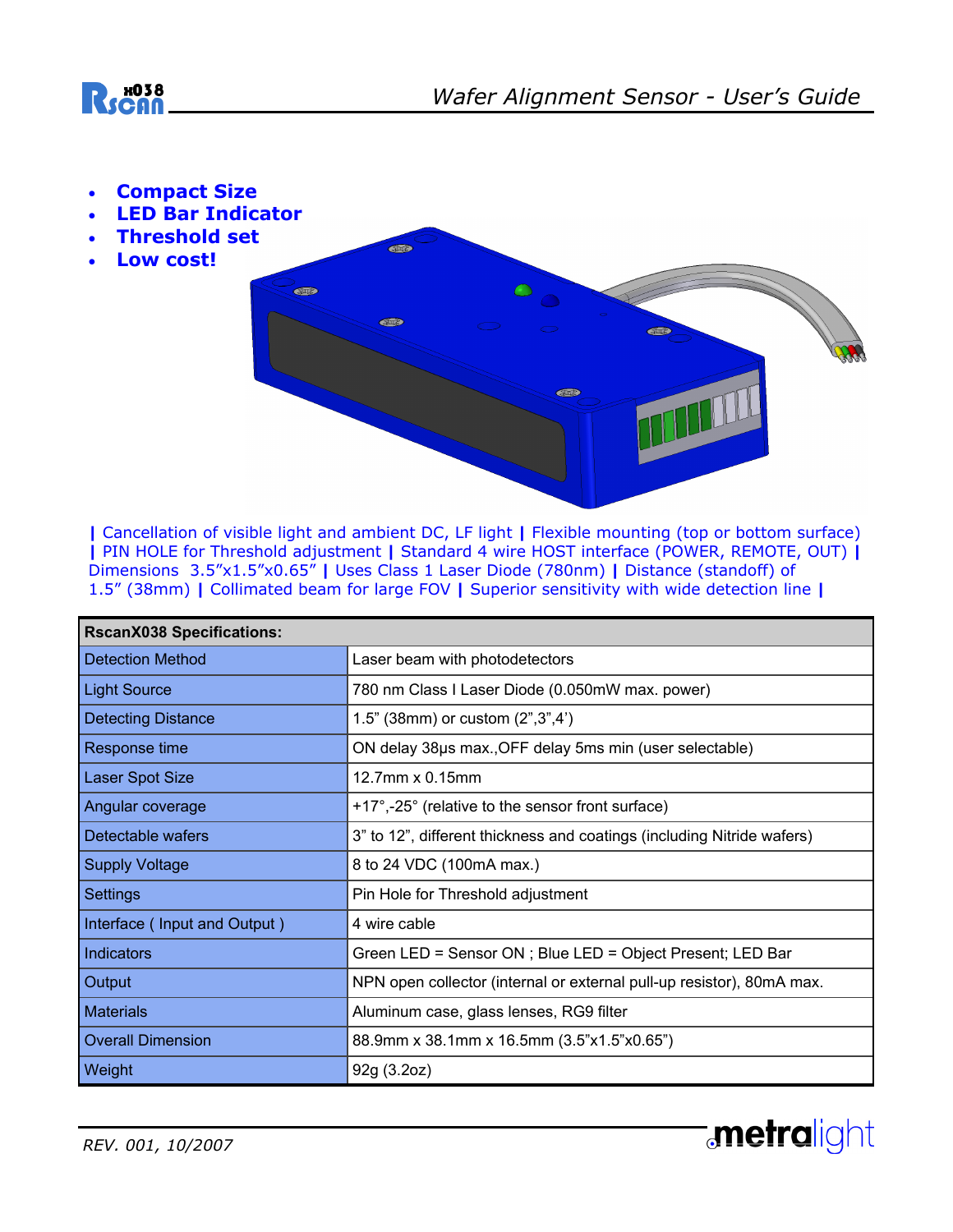

## **Introduction**

**RscanX038** sensors are specifically designed for detecting presence/absence and improper positioning in slot (e.g. cross-slots) of semiconductor wafers. These sensor are usually mounted on process equipment such as robot's arms and other wafer handling devices (e.g. FOUP door).

**RscanX038** sensors are high performance sensors. They are carefully designed for reliable detecting of all sort of wafer (dark coated, thin wafers,..). These sensors can be used to detect any size of wafer with notch or flat. **RscanX038** allows both scanning methods (at center, off center).

#### **Features**

- -detects standard wafers
- -detects dark wafers
- -detects thin wafers
- Side graph displays amount of reflected light
- Easy threshold setting with pushbutton switch
- filters out visible light with optical filter
- filters out all DC and LF light
- mechanically and interface compatible with industry standard sensors
- flexible mounting
- Class 1 laser product
- custom standoff distances available (e.g. 100mm)

### **Laser Safety**

#### *Cautions:*

**RscanX038** series of sensors uses invisible semiconductor laser. Optical power of laser is internally set, so sensor fits into Class I. Light is emitted from front face of sensor. **Avoid direct viewing or staring into the laser beam.** 



*Fig. 1: Laser Safety labels* 



**repair. A defective unit must be returned to the manufacturer.**

**metralight** 

**RscanX038** sensors conform to IEC 60825-1 (2001-08) – laser safety and to the laser safety requirements of SEMI S2-0200

*REV. 001, 10/2007*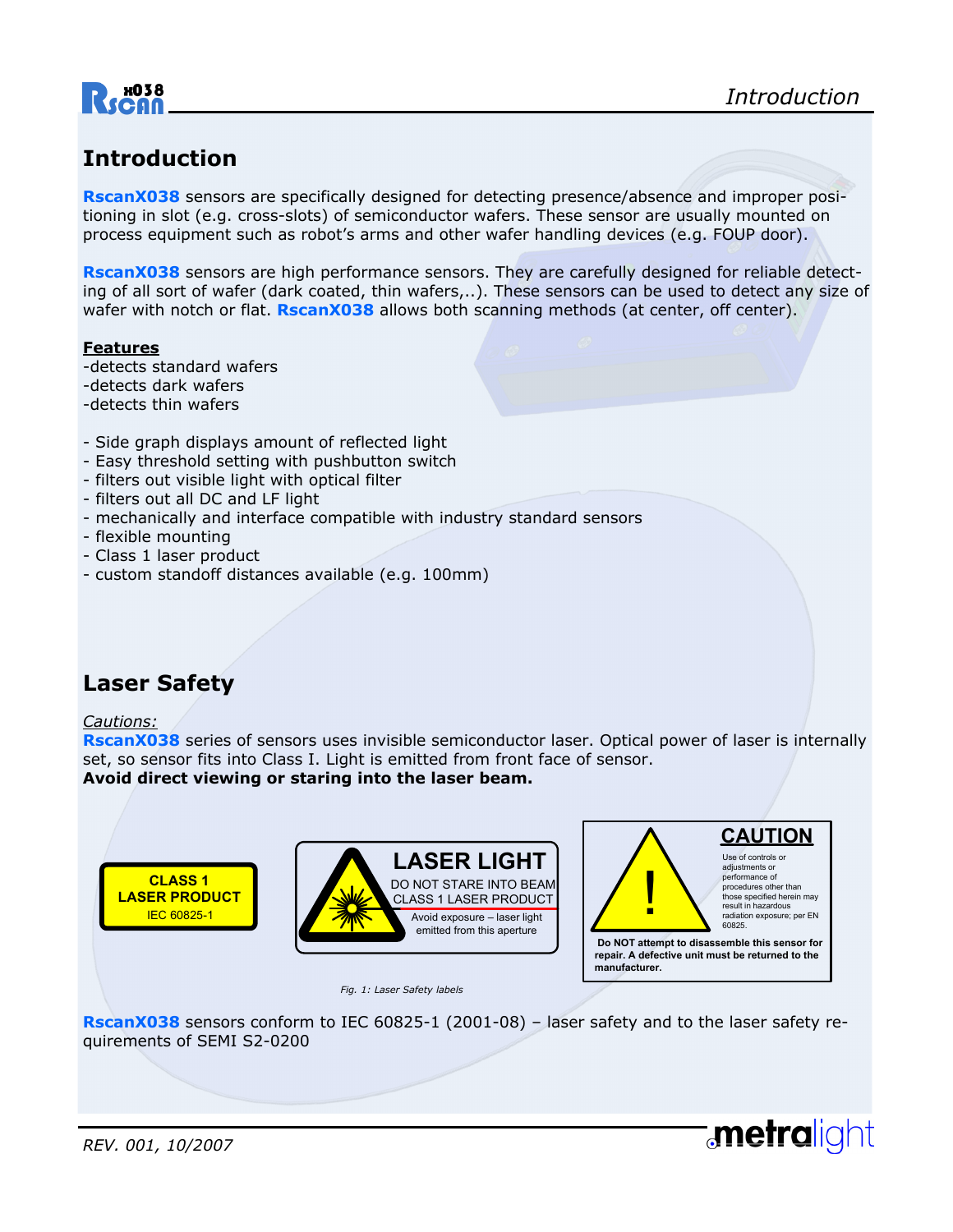

## **Functional description**

**RscanX038** uses LED bar indicator on side of sensor (see figures bellow). This indicator displays level of reflected light from object (e.g. wafer) in front of sensor. One out of 10 LED is always ON and has higher intensity (see annotation on figures bellow). This indicates Threshold level. When level of reflected light exceed threshold point, output of sensor turns ON (and blue LED too) - *Figure 2*.

Higher threshold setting is used for high reflectivity surfaces like standard silicon wafer. Lower threshold setting is suitable for dark surfaces (e.g. nitride coating) or thin wafers.

**RscanX038** sensor uses wide detection line so wide working angle are possible (for flatted wafers and to reliable cross lot detection).



**metralight**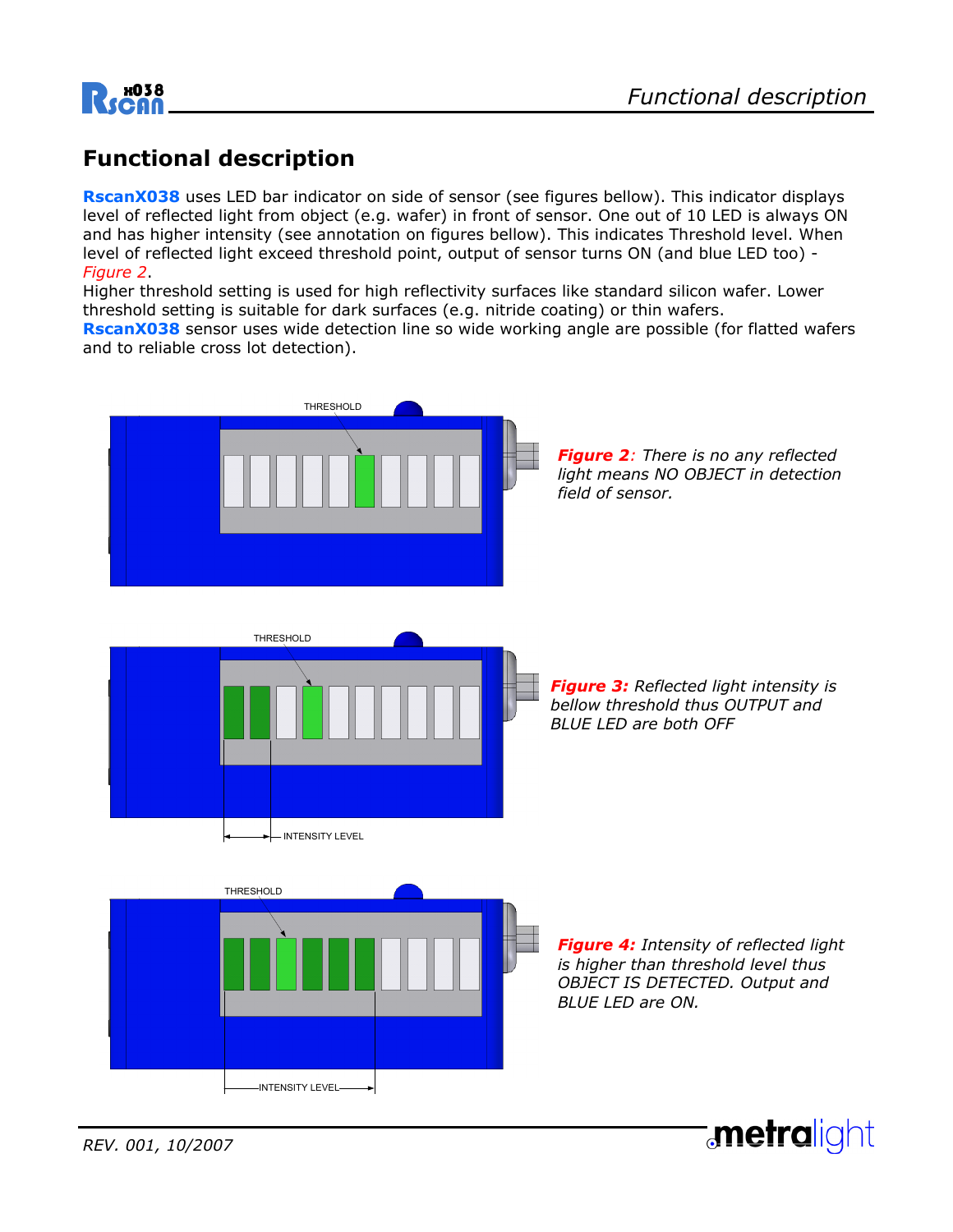

#### **Please keep clean front optical surface and minimize touching it!**

### **Wiring Instructions**

**RscanX038** comes with pigtail 4wire cable unless otherwise specified (customer can specify any application specific connector and this can be install in factory). See **Interface, Output** section for appropriate wiring.

## **Setting of Threshold**

**RscanX038** allows custom setting of threshold level. Before changing threshold the operator should be familiar with reflective wafer mapping. Therefore small pinhole is used as access to pushbutton for adjusting of threshold (see **Indicators and controls** section). . Paper clip can be used to press threshold pushbutton.

Pushing the button increases threshold (see LED "moving" to right). If last LED is reached threshold goes back on lowest threshold level (most left position on indicator).

#### **Mounting the Sensor**

Use mounting holes (#6-32 and/or #4-40 – see **Indicators and controls** section) to mount sensor on robot arm, load port door, etc. Set proper offset (e.g. 1.5") and alignment. Set sensor angle based on scanning method. For single pass scan best result are obtained on axis (no axis offset). For multiple scans choose appropriate working angle (depends on size of wafers, e.g.  $\pm 2.5^{\circ}$ ). See **Dimensions, Mounting** section.

### **Quick Functionality Test**

Power ON the unit. Green LED has to turn ON. Threshold LED on LED graph has to get ON too.

Teach the robot positions for wafer sensing. When sensor is unmounted (replaced) the robot should be re-taught again.

Wave hand back and forth before face of sensor. See reflected light level on indicator. When level of reflected light exceed threshold points blue led has to turn ON.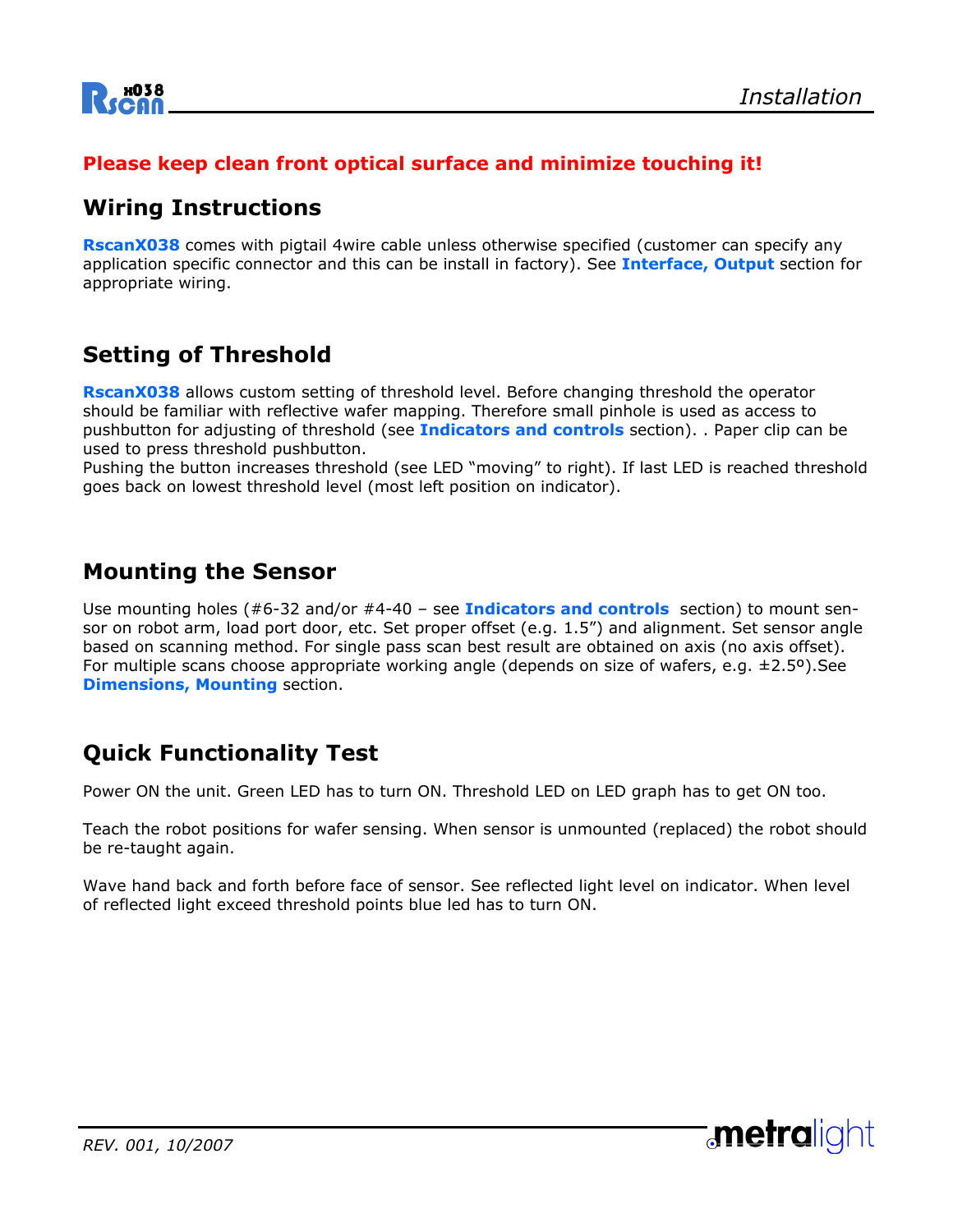

## **Interface, Output**



AS AN OPTION PULL-UP RESISTOR R CAN BE WIRED INSIDE OF THE SENSOR, CONNECTED EITHER ON +PWR OR +5V(TTL/CMOS OUTPUT)

*Fig. 5: Connection Schematic* 

**RscanX038** sensor is internally connected to GND (black) wire, to shield internal circuits from EMI. Insulate the sensor in case when equipment produce large current surges in the case of ground connection.

RscanX038 uses OPEN COLLECTOR circuit as output. The collector must be connected via a pullup resistor (see figure) to a source of positive voltage (+5V to +24V). This pull-up resistor has to limit current thru output transistor (max. 80mA). Usually 10kOhm resistor is used. This resistor can be installed inside of the sensor and can be connected on +5V (TTL) or +PWR. Output signal uses negative logic (when object detected  $-$  0V is on OUT, when no object  $+V$  is on OUT).

The response time **tRESP** is the time delay between placing an object in the detection field and generating the output signal (max. 200µs). Objects "smaller" than 5ms(i.e. actual time of object in sensor detection field), will generate 5ms output pulse. "Large" objects (i.e. actual time of object in sensor detection field longer then 5ms) generates a pulse width equal to object "size" . Therefore the width of the output pulse is always 5ms or longer (this constant can be changed upon customer request). See Figure 6.

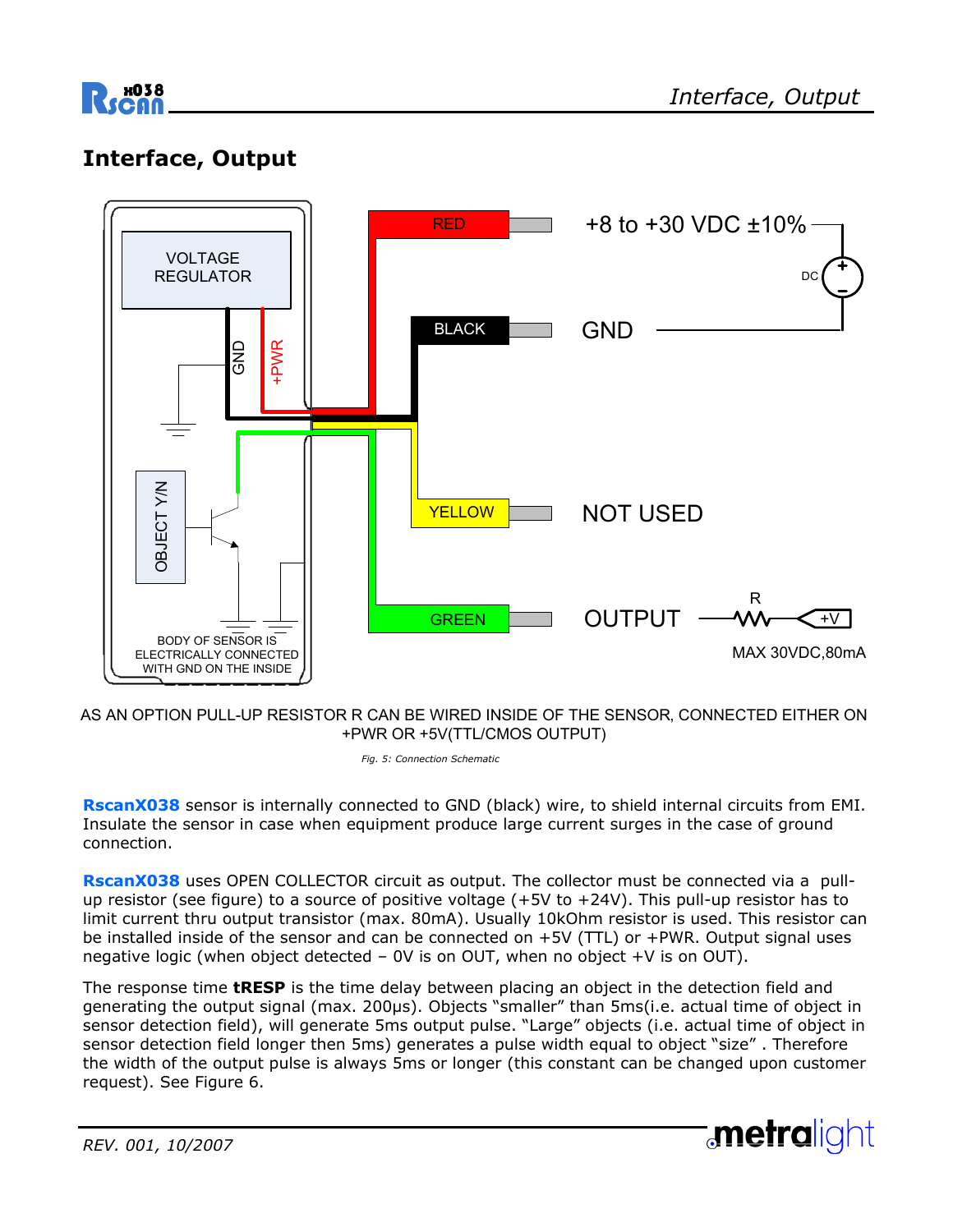

# **Ambient light**

#### **Optical filter**

**RscanX038** sensors accommodate optical filter, which block-out all visible light **Electronic filter**

**RscanX038** accommodates bandpass filter circuitry. The high pass suppresses ambient light and low frequency alternating light and low pass reduces high frequency noise.





# **Warranty**

**METRALIGHT** provides a **ONE YEAR** manufacturer's limited warranty against defective materials and workmanship. Please do not attempt to open the unit, as this will void all warranties.

# **Contacts**

**METRALIGHT, Inc.**  1670 S. Amphlett Blvd., Unit # 214-M Mailstop # 1008 San Mateo, CA 94402 phone: (650) 581 3088, fax: (650) 808 9830 email: sales@metralight.com technical support: support@metralight.com web site: http://www.metralight.com

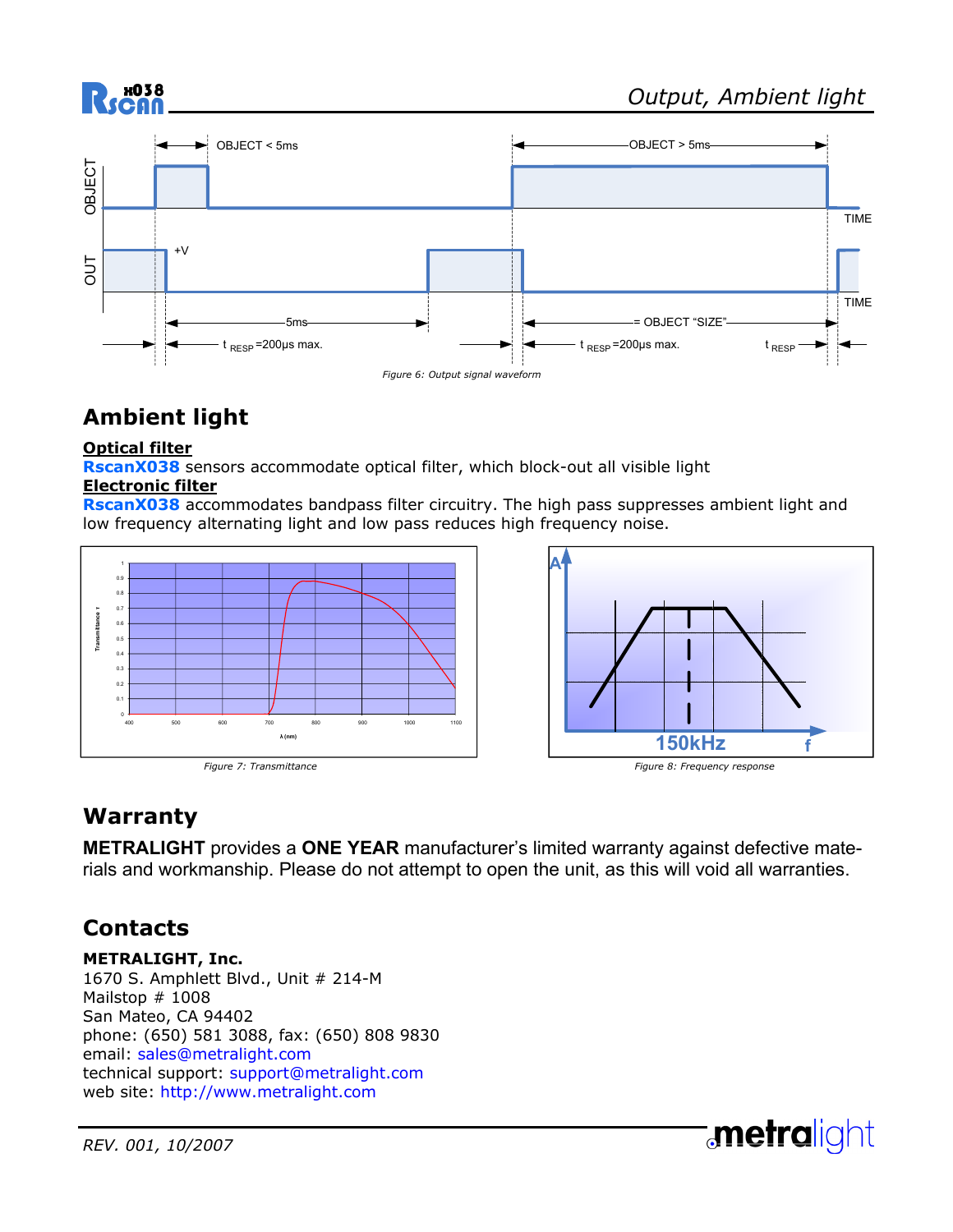